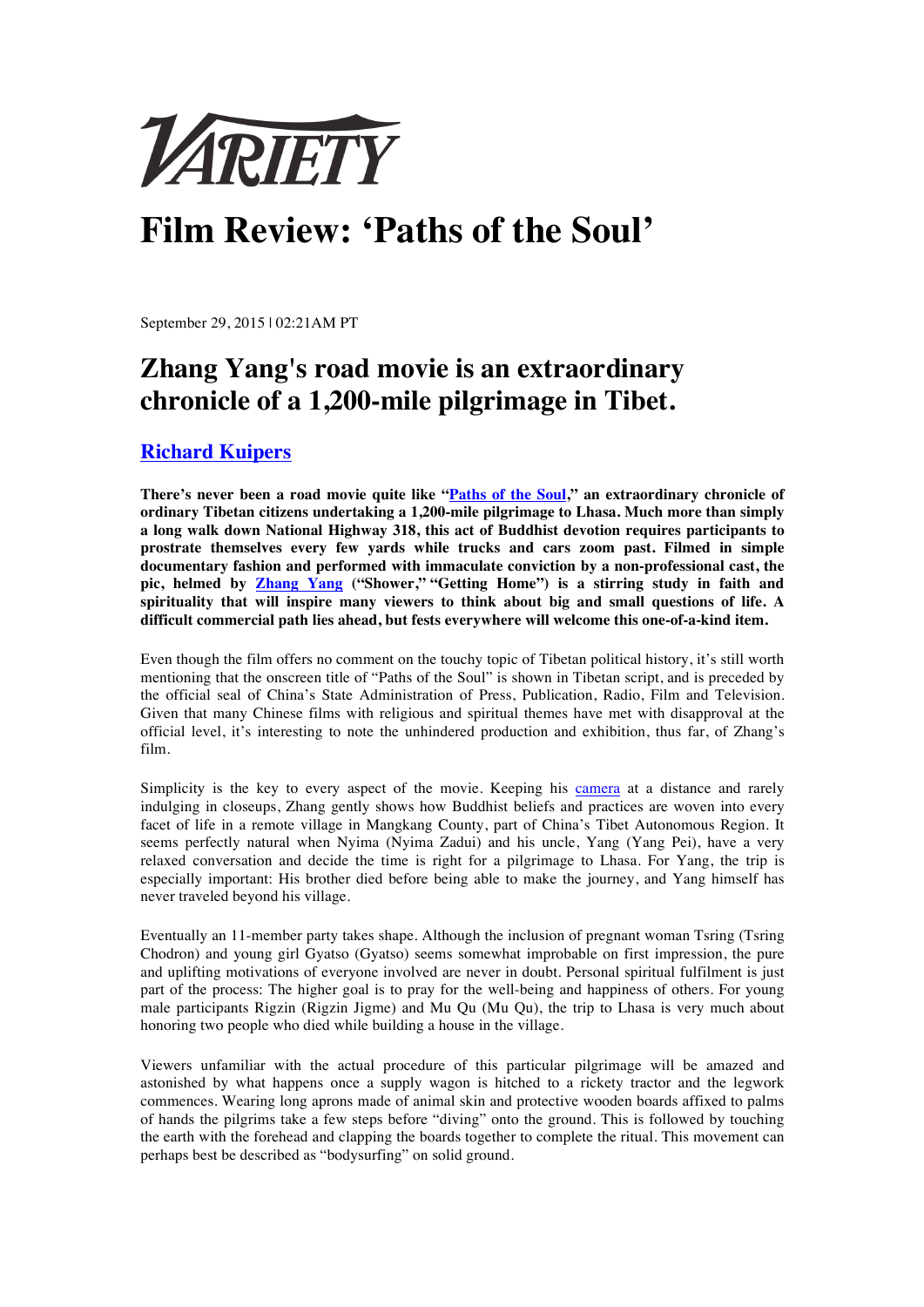Through rain, snow and blistering heat, and at altitudes of 12,000 feet, the seven-month trek continues. In one amazing sequence, Gyatso and her father, Seba (Seba Jiangcuo), are showered by rocks and stones tumbling down a cliff. If the line between documentary and fiction weren't blurred enough already, it becomes indiscernible as the actors continue their prostrations, narrowly avoiding major injuries in the process. At another point the group shows its unwavering devotion by cheerfully "swimming" across a flooded section of road.

Counterbalancing the slow progress and physically punishing nature of the pilgrimage are illuminating and inspiring stops along the way. In a lovely sequence, the group is given shelter by a kind old farmer and repay him by plowing his barley fields. The birth of Tsring's baby will melt many viewers' hearts, and there's a positively exquisite scene in which the group dance and sing with unbridled joy while camped on a verdant riverbank worthy of a Renoir painting.

The pace ramps up slightly and very effectively as the group strikes financial problems just short of Lhasa. With pragmatism to match their devotion, they simply stop for a while to work as laborers and car-wash attendants before pressing on to the final destination. Sequences in Lhasa include beautifully filmed visits to sacred temples and fascinating conversations with holy men.

Though credited as screenwriter, Zhang declares in the production notes that "there was no script," and "everything was unknown." Many viewers will experience a similar sense of discovery and wonder as the lengthy journey unfolds. Importantly, the film at no stage feels even remotely like a Buddhist recruitment exercise.

Cinematographer Guo Daming delivers any number of beautifully framed wide shots showing the 11 hardy devotees inching their way across landscapes varying from dusty and desolate plains to magnificently green pastures and forests. The absence of a music score only enhances the film's message about striving for serenity and peacefulness. All other technical work is first-rate.

## **Film Review: 'Paths of the Soul'**

Reviewed online, Adelaide, Australia, Sept. 26, 2015. (In Toronto Film Festival — Contemporary World Cinema; Busan Film Festival — A Window on Asian Cinema.) Running time: **115 MIN.**  (Original title: "Kang rinpoche")

## **Production**

(China) A Helichenguang Intl. Culture Media Co., LETV Pictures Co., Le Shi Intl. Information & Technology Corp., Kunrungaohong Investment Co., Mai Song Film Investment Co., Maisongjingzhi Film Culture Co., Maisongliwei Culture Communication Co. production. (International sales: Asian Shadows, Hong Kong.) Produced by Zhang Yang. Executive producers. Li Li, Zhang Zhao, Gao Fei, Yu Rongcai.

## **Crew**

Directed, written by Zhang Yang. Camera (color, widescreen, HD), Guo Daming; editor, Wei Le; sound (Dolby 5.1), Yang Jiang; visual effects supervisor, Rita Shi; visual effects, More Visual Production Co.; line producer, Cheng Zhenyou; assistant director, Qu Jia.

## **With**

Yang Pei, Nyima Zadui, Tsewang Dolkar, Tsring Chodron, Seba Jiangcuo, Renqing Wangyal, Dawa Tashi, Jiangcuo Wangdui, Rigzin Jigme, Mu Qu, Gyatso, Dingzi Dengda, Suolang Nima. (Tibetan dialogue)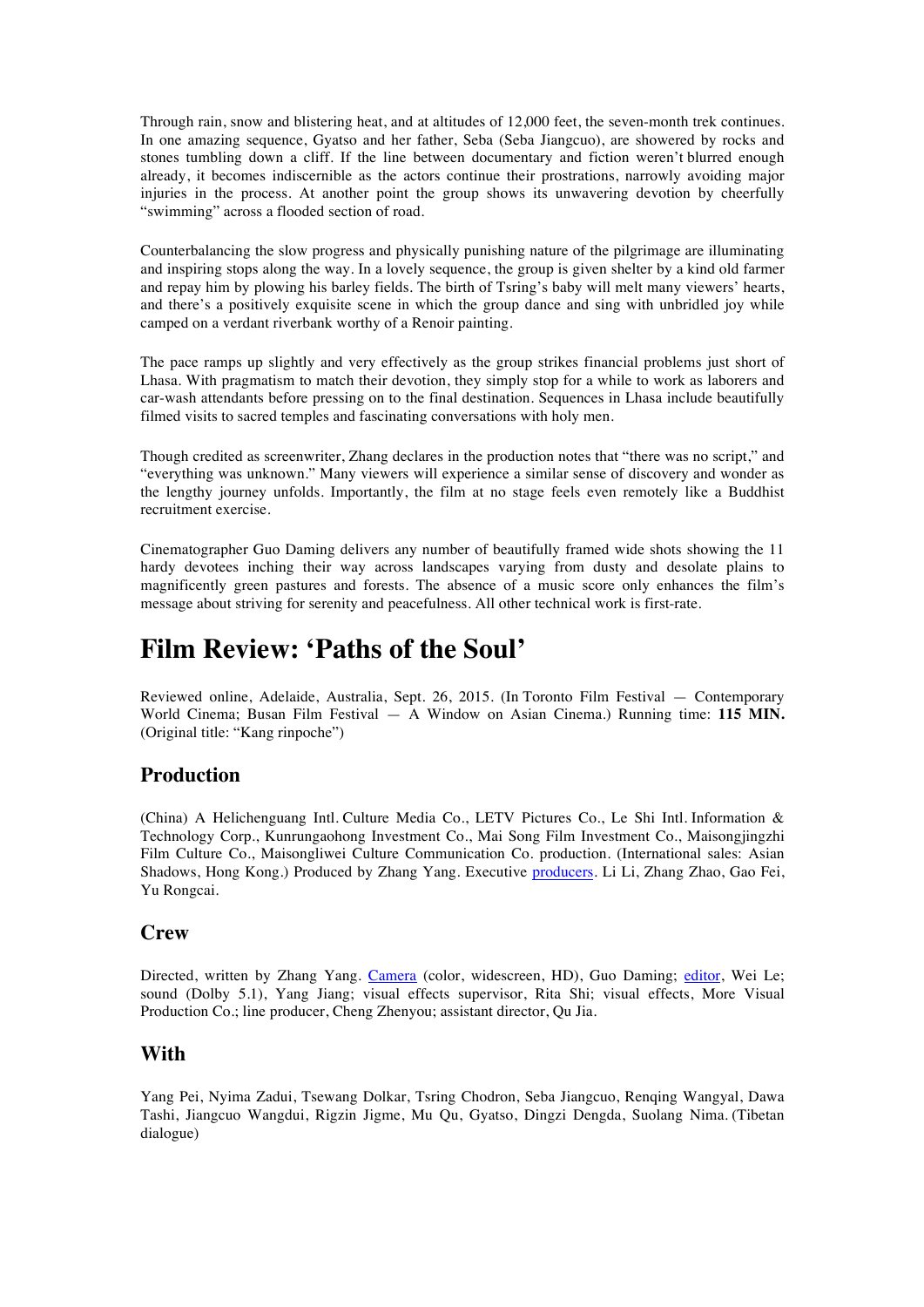

# **'Paths of the Soul': TIFF Review**

1:30 PM PDT 9/20/2015 by Deborah Young



Courtesy of Toronto International Film Festival

The Bottom Line A one of its kind journey for true believers.

Venue Toronto Film Festival (World Cinema)

Director, screenwriter Zhang Yang

## **The visual record of an extraordinary pilgrimage on the road to Tibet.**

Premiering in Toronto, where the director's 1999 *Shower* won a Fipresci prize, *Paths of the Soul* (*Kang Rinpoche*) is filmmaker **Zhang Yang**'s rigorously conceived and realistically shot study of a devout family of Chinese Buddhists who makes a 1,000-mile pilgrimage to Tibet's holy mount on foot, bowing to the ground every few steps of the way. Blurring the confines between documentary and fiction, it takes the empathetic viewer on an incredible journey that can be almost as painful to follow vicariously from a theater seat as it must have been on the pilgrims. This is an very limited audience film, yet being one of a kind, it should make festival friends on a wide scale.

This portrait of such otherworldly devotion brings to mind **Philippe Witjes** and **Valerie Berteau**'s stirring documentary *Himself He Cooks*, about the simple humility of those who cook a meal for 50,000 pilgrims every day of the year at the Golden Temple of Amritsar. Here the wonder lies not just in the numbers, but in the fact that the pilgrimage takes place in China, not a country usually associated with spiritual guidance, and involves Tibet, to boot.

Festival veteran Zhang (*Sunflower*, *Quitting*, *Getting Home*) adopts the plainest documentary style to follow his non-professional actors on their grueling journey, which is apparently modeled after real pilgrimages. The first scenes in a village in Yunnan province introduce Nyima (**Nyima Zadui**), who will lead the group over mountain roads, in sunshine, rain or snow, as they wend their way to the Tibetan capital of Lhasa. The original impetus comes from his aging uncle **Yang Pei,** who has a burning desire to make the trip once in his lifetime. Soon others join in to cleanse the bad karma from their lives or, strikingly, to pray for the happiness of other people. A little improbably, a heavily pregnant woman and a young girl join the group, making eleven pilgrims who begin the trek from their native village.

Nothing prepares the viewer for this sight. With Nyima driving a farm tractor that pulls a little wagon of provisions, the others take four or five steps down the paved highway before prostrating themselves on the ground. The ritual bowing includes an thick leather apron and blocks of wood to clap and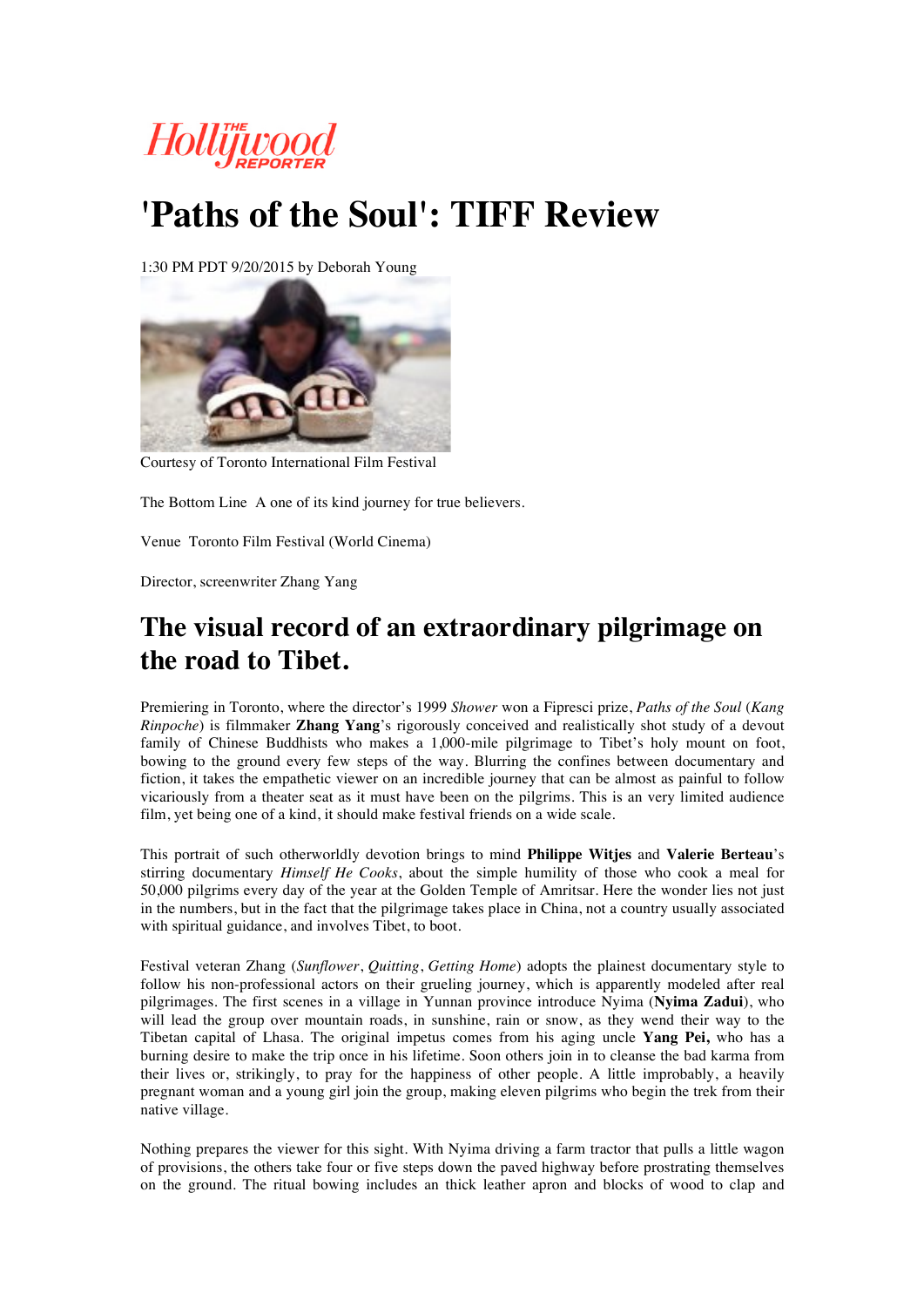protect the hands as the pilgrim stretches out on the road. This is repeated over and over, every few steps, for many months.

Progress is slow; the story-telling is unrushed. While the trip is not exactly eventful, things do happen. Nyima calls time out when the pregnant woman goes into labor and delivers her baby in a local hospital — a blessed event, considering he's born on a holy pilgrimage. The weather turns bad, the tractor turns over, but the pilgrims proceed without missing a beat. They pull the cart uphill and go on prostrating themselves against the backdrop of the high Himalayan landscape, at an altitude of 12,000 feet. Their top speed is 6 miles a day.

Impressive as their devotion is on the road, it exceeds every expectation when they finally reach Lhasa and visit the temples. Not having the money to proceed to the sacred Kang Mountain, they take laborers' jobs right there on the spot, while others agree to walk around the temple and perform 100,000 prostrations, for pay, in the place of a lame old lady.

Appropriate to its subject, the shooting style is deliberately contained, until Zhang lets the stops out in a spectacular finale.

*Production companies: Helichenguang Intl. Culture Media, LETV Pictures, Le Shi Intl. Information & Technology, KunRunGaoHong Investment Co.*

*Cast: Yang Pei, Nyima Zadui, Tsewang Dolkar, Tsring Chodron, Seba Jiangcuo*

*Director, producer, screenwriter: Zhang Yang*

*Director of photography: Guo Daming*

*Editor: Wei Le*

*Sales Agent: Asian Shadows*

*115 minutes*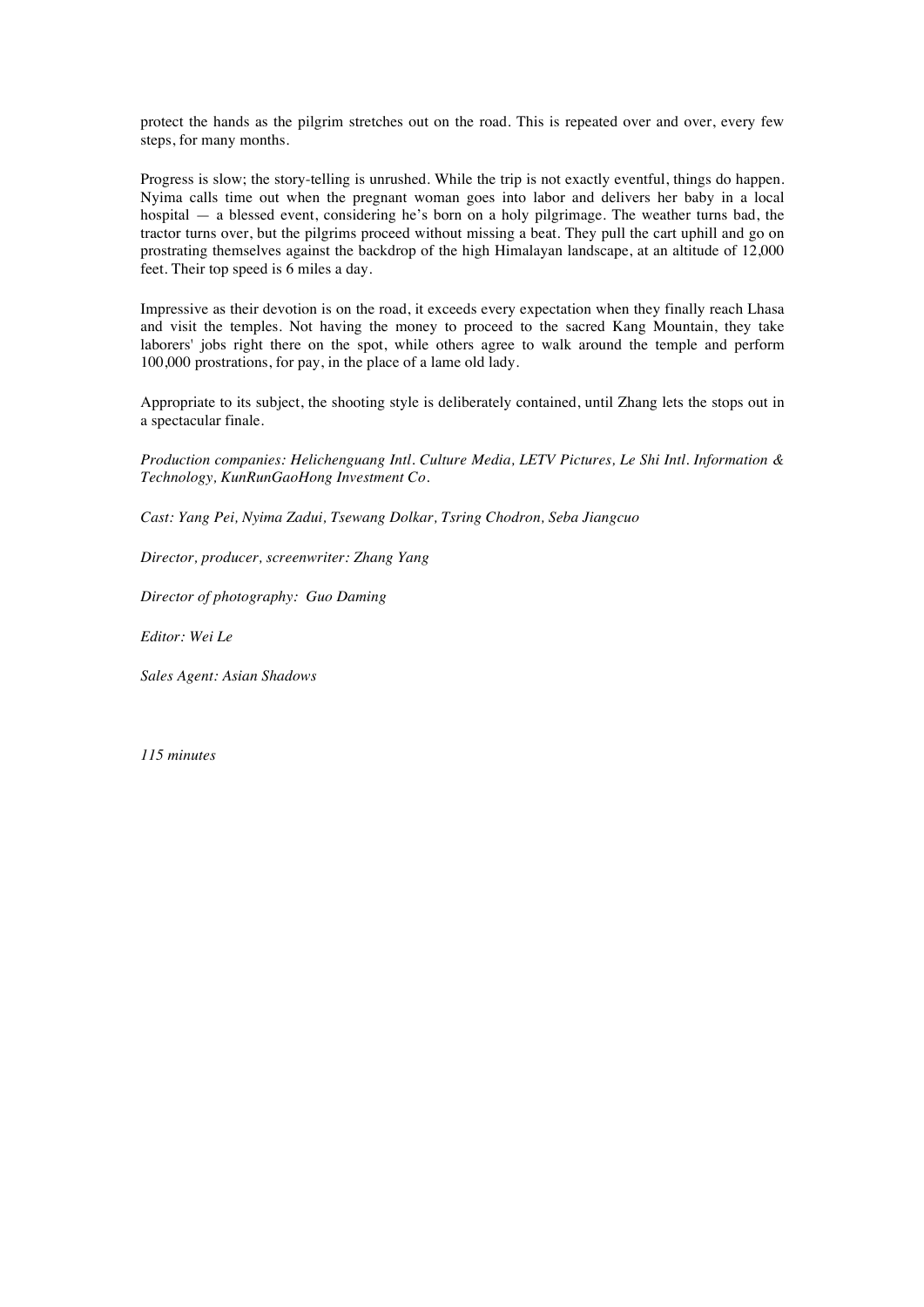# SCREENDAILY

# **Busan: Zhang Yang takes 'Paths Of The Soul'**

4 October, 2015 | By Liz Shackleton



The latest feature from Beijing-based filmmaker Zhang Yang is the ultimate road movie – following a group of Tibetan Buddhists as they make a 2,000km pilgrimage to and from Lhasa, prostrating themselves every few metres of the way.

Known for wry social dramas such as *Shower* (1999), *Getting Home* (2007) and *Full Circle* (2012), Zhang has taken a different turn with *Paths Of The Soul*, which is his most realistic film to date, and yet tackles the subject of how faith can result in extraordinary endurance.

Sold internationally by Hong Kong-based Asian Shadows, *Paths Of The Soul* received it world premiere at this year's Toronto International Film Festival and is screening in Busan's A Window On Asian Cinema section.

## **Q: Why did decide to tackle the subject of faith and pilgrimage in China?**

A: I'm not a Buddhist myself but I'm interested in the religion and wanted to do some research to understand more. I first saw people making this pilgrimage more than ten years ago and wanted to understand their motivations.

## **Q: Did you film around a real pilgrimage?**

A: No, its not a documentary, but its been made in a documentary style. I've had the characters in my mind for a long time, based on real people I've met – old people, young people, and a pregnant woman who was doing the pilgrimage. I also met a group of pilgrims with a four-month-old baby, who had actually been born on the road. I wanted to include all these characters, but make it real, so I went